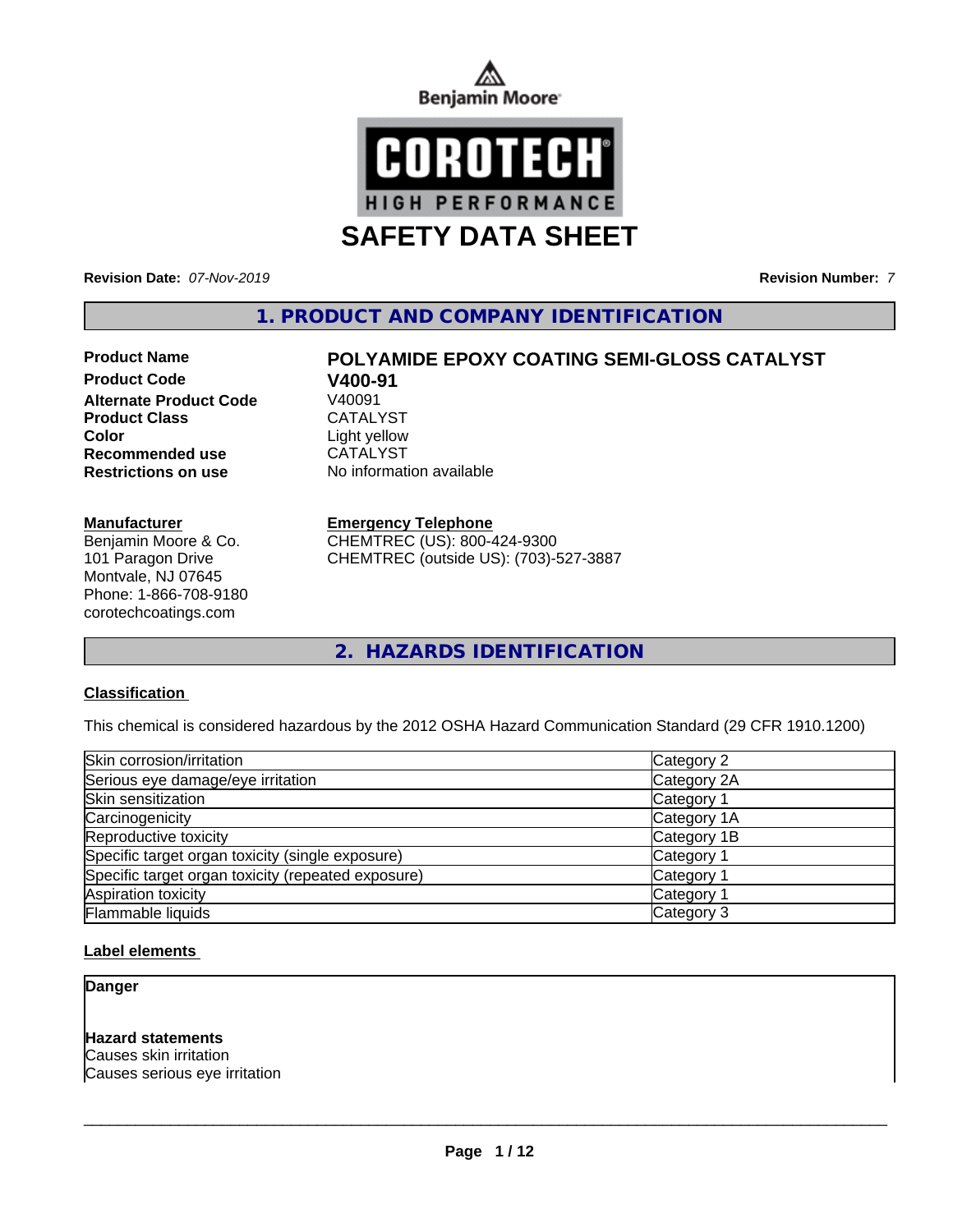May cause an allergic skin reaction May cause cancer May damage fertility or the unborn child Causes damage to organs Causes damage to organs through prolonged or repeated exposure May be fatal if swallowed and enters airways Flammable liquid and vapor



#### **Precautionary Statements - Prevention**

Obtain special instructions before use

Do not handle until all safety precautions have been read and understood

Use personal protective equipment as required

Wash face, hands and any exposed skin thoroughly after handling

Contaminated work clothing should not be allowed out of the workplace

Do not breathe dust/fume/gas/mist/vapors/spray

Do not eat, drink or smoke when using this product

Keep away from heat, hot surfaces, sparks, open flames and other ignition sources. No smoking

Keep container tightly closed

Ground/bond container and receiving equipment

Use explosion-proof electrical/ventilating/lighting/equipment

Use only non-sparking tools

Take precautionary measures against static discharge

Wear protective gloves/protective clothing/eye protection/face protection

#### **Precautionary Statements - Response**

IF exposed: Call a POISON CENTER or doctor/physician

#### **Eyes**

IF IN EYES: Rinse cautiously with water for several minutes. Remove contact lenses, if present and easy to do. Continue rinsing

If eye irritation persists: Get medical advice/attention

#### **Skin**

If skin irritation or rash occurs: Get medical advice/attention

IF ON SKIN (or hair): Remove/Take off immediately all contaminated clothing. Rinse skin with water/shower Wash contaminated clothing before reuse

#### **Ingestion**

IF SWALLOWED: Immediately call a POISON CENTER or doctor/physician

Do NOT induce vomiting

#### **Fire**

In case of fire: Use CO2, dry chemical, or foam for extinction

#### **Precautionary Statements - Storage**

Store locked up Store in a well-ventilated place. Keep cool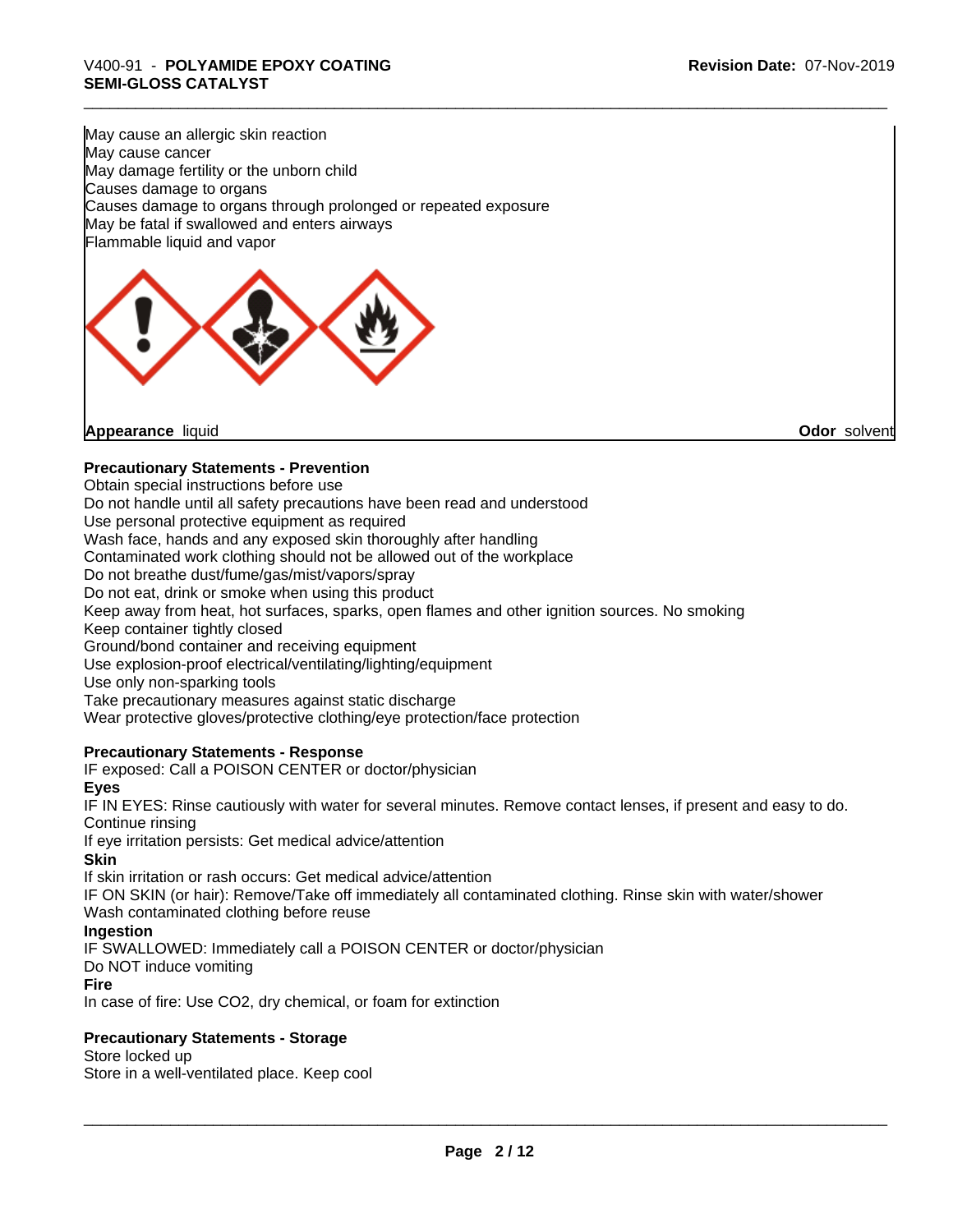#### **Precautionary Statements - Disposal**

Dispose of contents/container to an approved waste disposal plant

#### **Hazards not otherwise classified (HNOC)**

Not applicable

## **Other information**

No information available

#### **Other hazards**

 **IMPORTANT:** Designed to be mixed with other components. Mixture will have hazards of all components. Before opening packages, read all warning labels. Follow all precautions.

# **3. COMPOSITION INFORMATION ON COMPONENTS**

| <b>Chemical name</b>                                    | CAS No.        | Weight-%    |
|---------------------------------------------------------|----------------|-------------|
| Talc                                                    | 14807-96-6     | $25 - 30$   |
| Copolymer, bisphenol A diglycidylether-bisphenol        | 25036-25-3     | $25 - 30$   |
| 4,4-isopropylidenediphenol-epichlorohydrin<br>copolymer | 25068-38-6     | $15 - 20$   |
| Xvlene                                                  | 1330-20-7      | $10 - 15$   |
| Propylene glycol monomethyl ether                       | 107-98-2       | $5 - 10$    |
| 2-Pentanone, 4-methyl-                                  | 108-10-1       | 1 - 5       |
| Ethyl benzene                                           | $100 - 41 - 4$ | l - 5       |
| n-Butyl alcohol                                         | 71-36-3        | l - 5       |
| Silica, crystalline                                     | 14808-60-7     | $0.1 - 0.5$ |

# **4. FIRST AID MEASURES**

#### **Description of first aid measures**

| <b>General Advice</b>             | If symptoms persist, call a physician. Show this safety data sheet to the doctor in<br>attendance.                                                                                                                                  |
|-----------------------------------|-------------------------------------------------------------------------------------------------------------------------------------------------------------------------------------------------------------------------------------|
| <b>Eye Contact</b>                | Immediately flush with plenty of water. After initial flushing, remove any contact<br>lenses and continue flushing for at least 15 minutes. Keep eye wide open while<br>rinsing. If symptoms persist, call a physician.             |
| <b>Skin Contact</b>               | Wash off immediately with soap and plenty of water while removing all<br>contaminated clothes and shoes. If skin irritation persists, call a physician. Wash<br>clothing before reuse. Destroy contaminated articles such as shoes. |
| <b>Inhalation</b>                 | Move to fresh air. If symptoms persist, call a physician.<br>If not breathing, give artificial respiration. Call a physician immediately.                                                                                           |
| Ingestion                         | Clean mouth with water and afterwards drink plenty of water. Do not induce<br>vomiting without medical advice. Never give anything by mouth to an unconscious<br>person. Consult a physician.                                       |
| <b>Protection Of First-Aiders</b> | Use personal protective equipment.                                                                                                                                                                                                  |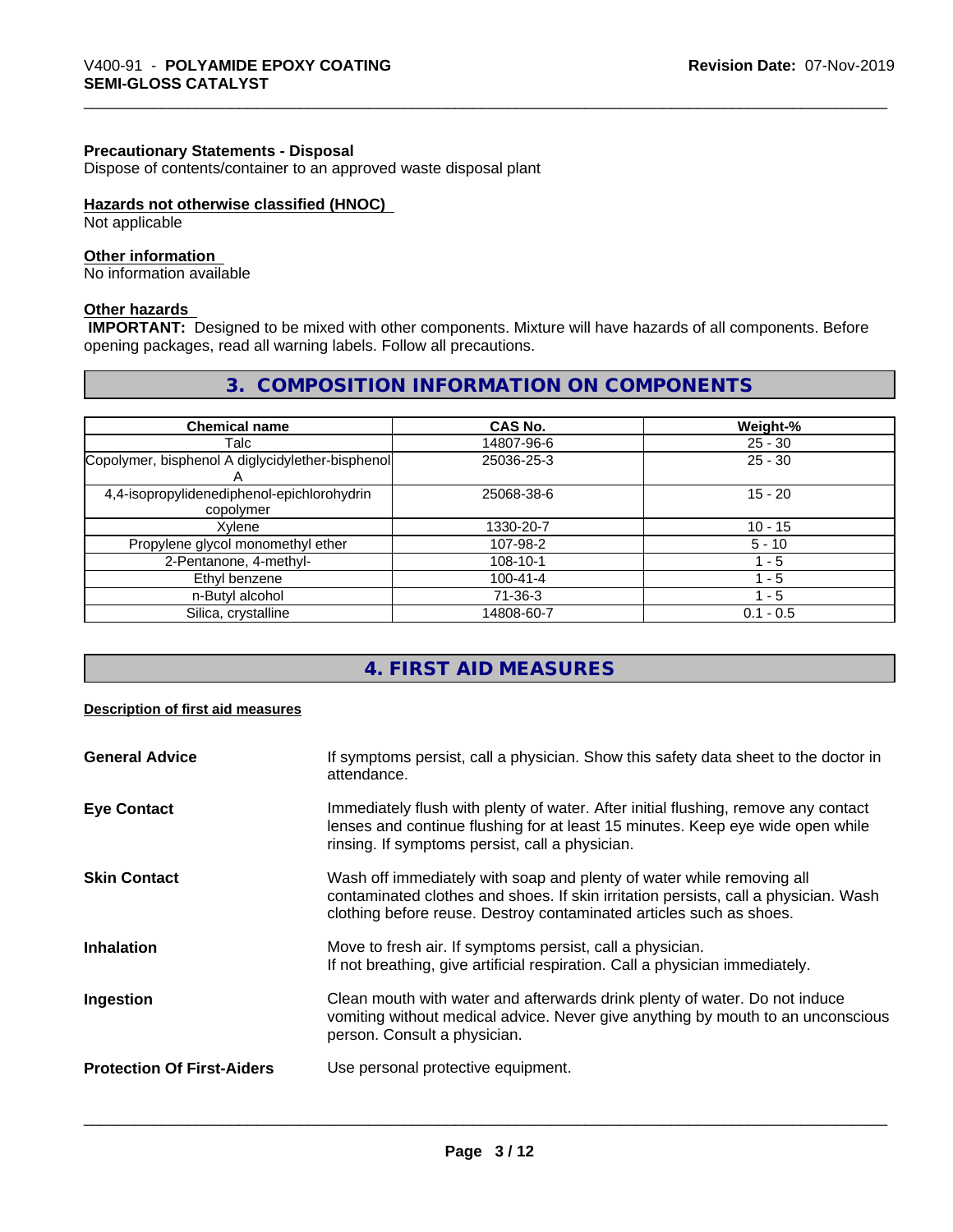| <b>Most Important</b>                                                               | <b>Symptoms/Effects</b>                                       | May cause allergic skin reaction.                     |                                       |                                                                                                                                                                                                                                                                                     |  |
|-------------------------------------------------------------------------------------|---------------------------------------------------------------|-------------------------------------------------------|---------------------------------------|-------------------------------------------------------------------------------------------------------------------------------------------------------------------------------------------------------------------------------------------------------------------------------------|--|
|                                                                                     | <b>Notes To Physician</b><br>Treat symptomatically.           |                                                       |                                       |                                                                                                                                                                                                                                                                                     |  |
|                                                                                     |                                                               |                                                       | 5. FIRE-FIGHTING MEASURES             |                                                                                                                                                                                                                                                                                     |  |
|                                                                                     | <b>Flammable Properties</b>                                   |                                                       |                                       | Vapors may travel considerable distance to a source of<br>ignition and flash back. Vapors may cause flash fire.                                                                                                                                                                     |  |
|                                                                                     | <b>Suitable Extinguishing Media</b>                           |                                                       | surrounding environment.              | Foam, dry powder or water. Use extinguishing measures<br>that are appropriate to local circumstances and the                                                                                                                                                                        |  |
|                                                                                     |                                                               | Protective equipment and precautions for firefighters | and full protective gear.             | As in any fire, wear self-contained breathing apparatus<br>pressure-demand, MSHA/NIOSH (approved or equivalent)                                                                                                                                                                     |  |
|                                                                                     | <b>Hazardous combustion products</b>                          |                                                       | which may be toxic and/or irritating. | Burning may result in carbon dioxide, carbon monoxide<br>and other combustion products of varying composition                                                                                                                                                                       |  |
|                                                                                     | <b>Specific Hazards Arising From The Chemical</b>             |                                                       | vapors.                               | Flammable. Flash back possible over considerable<br>distance. Keep product and empty container away from<br>heat and sources of ignition. Closed containers may<br>rupture if exposed to fire or extreme heat. Thermal<br>decomposition can lead to release of irritating gases and |  |
|                                                                                     | <b>Sensitivity to mechanical impact</b>                       |                                                       | No                                    |                                                                                                                                                                                                                                                                                     |  |
|                                                                                     | Sensitivity to static discharge                               |                                                       | Yes                                   |                                                                                                                                                                                                                                                                                     |  |
| <b>Flash Point Data</b><br><b>Method</b>                                            | Flash point (°F)<br>Flash Point (°C)                          |                                                       | 80<br>27<br><b>PMCC</b>               |                                                                                                                                                                                                                                                                                     |  |
|                                                                                     | <b>Flammability Limits In Air</b>                             |                                                       |                                       |                                                                                                                                                                                                                                                                                     |  |
|                                                                                     | Lower flammability limit:<br><b>Upper flammability limit:</b> |                                                       | Not available<br>Not available        |                                                                                                                                                                                                                                                                                     |  |
| <u>NFPA</u>                                                                         | Health: 2                                                     | Flammability: 3                                       | Instability: 0                        | Special: Not Applicable                                                                                                                                                                                                                                                             |  |
| <b>NFPA Legend</b><br>0 - Not Hazardous<br>1 - Slightly<br>2 - Moderate<br>3 - High |                                                               |                                                       |                                       |                                                                                                                                                                                                                                                                                     |  |

4 - Severe

*The ratings assigned are only suggested ratings, the contractor/employer has ultimate responsibilities for NFPA ratings where this system is used.*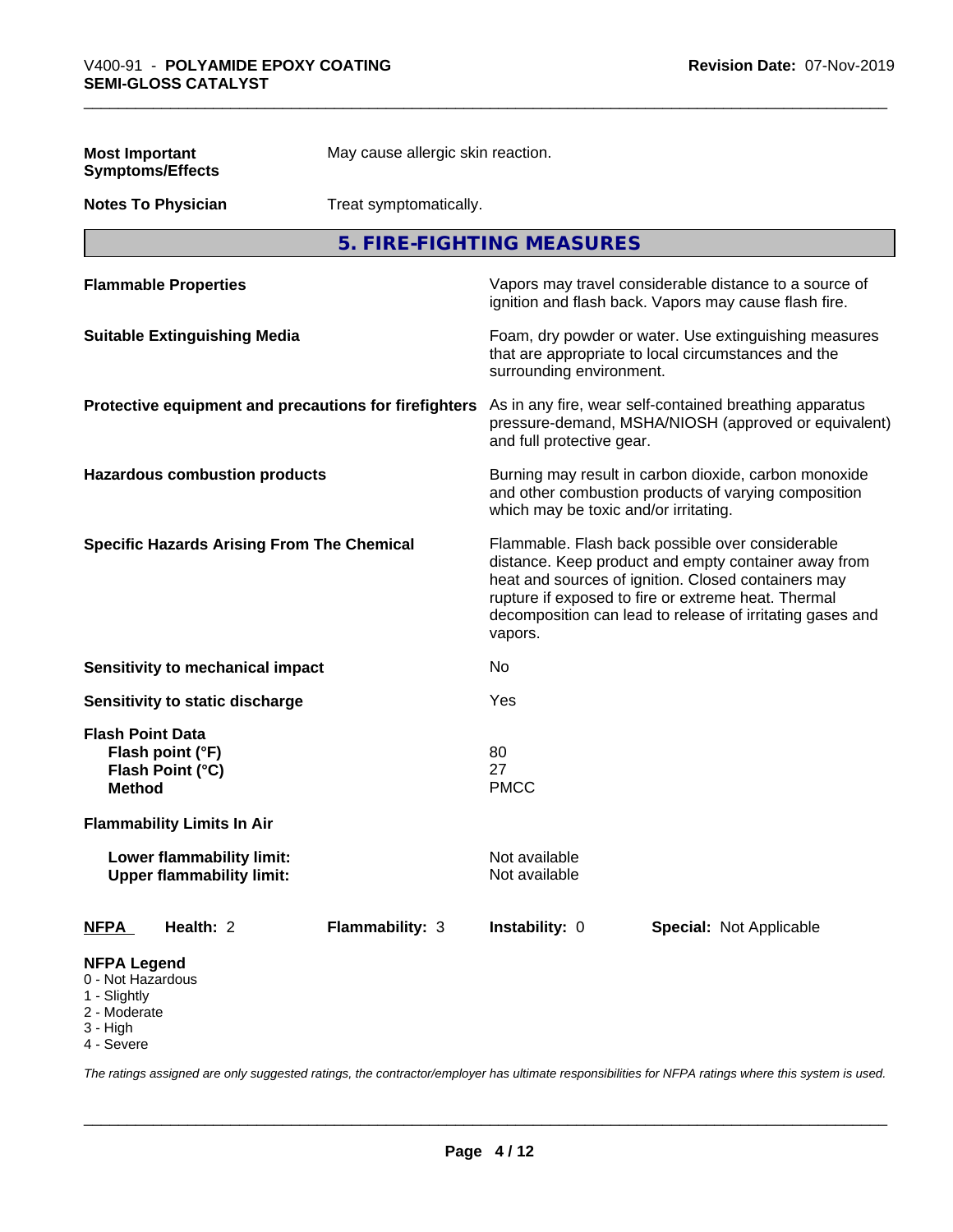*Additional information regarding the NFPA rating system is available from the National Fire Protection Agency (NFPA) at www.nfpa.org.*

|                                  | 6. ACCIDENTAL RELEASE MEASURES                                                                                                                                                                                                                                                                                                                                                                                                                 |
|----------------------------------|------------------------------------------------------------------------------------------------------------------------------------------------------------------------------------------------------------------------------------------------------------------------------------------------------------------------------------------------------------------------------------------------------------------------------------------------|
| <b>Personal Precautions</b>      | Remove all sources of ignition. Take precautions to prevent flashback. Ground<br>and bond all containers and handling equipment. Take precautionary measures<br>against static discharges. Ensure adequate ventilation. Avoid contact with skin,<br>eyes and clothing. Use personal protective equipment.                                                                                                                                      |
| <b>Other Information</b>         | Prevent further leakage or spillage if safe to do so. Do not allow material to<br>contaminate ground water system. Prevent product from entering drains. Do not<br>flush into surface water or sanitary sewer system. Local authorities should be<br>advised if significant spillages cannot be contained.                                                                                                                                     |
| <b>Environmental precautions</b> | See Section 12 for additional Ecological Information.                                                                                                                                                                                                                                                                                                                                                                                          |
| <b>Methods for Cleaning Up</b>   | Dam up. Soak up with inert absorbent material. Use a non-sparking or explosion<br>proof means to transfer material to a sealed, appropriate container for disposal.<br>Clean contaminated surface thoroughly.                                                                                                                                                                                                                                  |
|                                  | 7. HANDLING AND STORAGE                                                                                                                                                                                                                                                                                                                                                                                                                        |
| <b>Handling</b>                  | Avoid contact with skin, eyes and clothing. Wear personal protective equipment.<br>Do not breathe vapors or spray mist. Use only in ventilated areas. Prevent vapor<br>build-up by providing adequate ventilation during and after use.                                                                                                                                                                                                        |
|                                  | Take precautionary measures against static discharges. To avoid ignition of<br>vapors by static electricity discharge, all metal parts of the equipment must be<br>grounded. Keep away from heat, sparks and flame. Do not smoke. Extinguish all<br>flames and pilot lights, and turn off stoves, heaters, electric motors and other<br>sources of ignition during use and until all vapors are gone. Ignition and/or flash<br>back may occur. |
| <b>Storage</b>                   | Keep containers tightly closed in a dry, cool and well-ventilated place. Keep away<br>from heat. Keep away from open flames, hot surfaces and sources of ignition.<br>Keep in properly labeled containers. Keep out of the reach of children.                                                                                                                                                                                                  |
| <b>Incompatible Materials</b>    | Incompatible with strong acids and bases and strong oxidizing agents.                                                                                                                                                                                                                                                                                                                                                                          |
|                                  | Technical measures/Precautions Ensure adequate ventilation. Use only where airflow will keep vapors from building<br>up in or near the work area in adjoining rooms. Comply with all national, state, and<br>local codes pertaining to the storage, handling, dispensing and disposal of<br>flammable liquids.                                                                                                                                 |
|                                  | Dissipate static electricity during transfer by grounding and bonding containers<br>and equipment before transferring material. All equipment should be non-sparking<br>and explosion proof. Use explosion proof electrical equipment for ventilation,<br>lighting and material handling.                                                                                                                                                      |
|                                  |                                                                                                                                                                                                                                                                                                                                                                                                                                                |

# **8. EXPOSURE CONTROLS/PERSONAL PROTECTION**

# **Exposure Limits**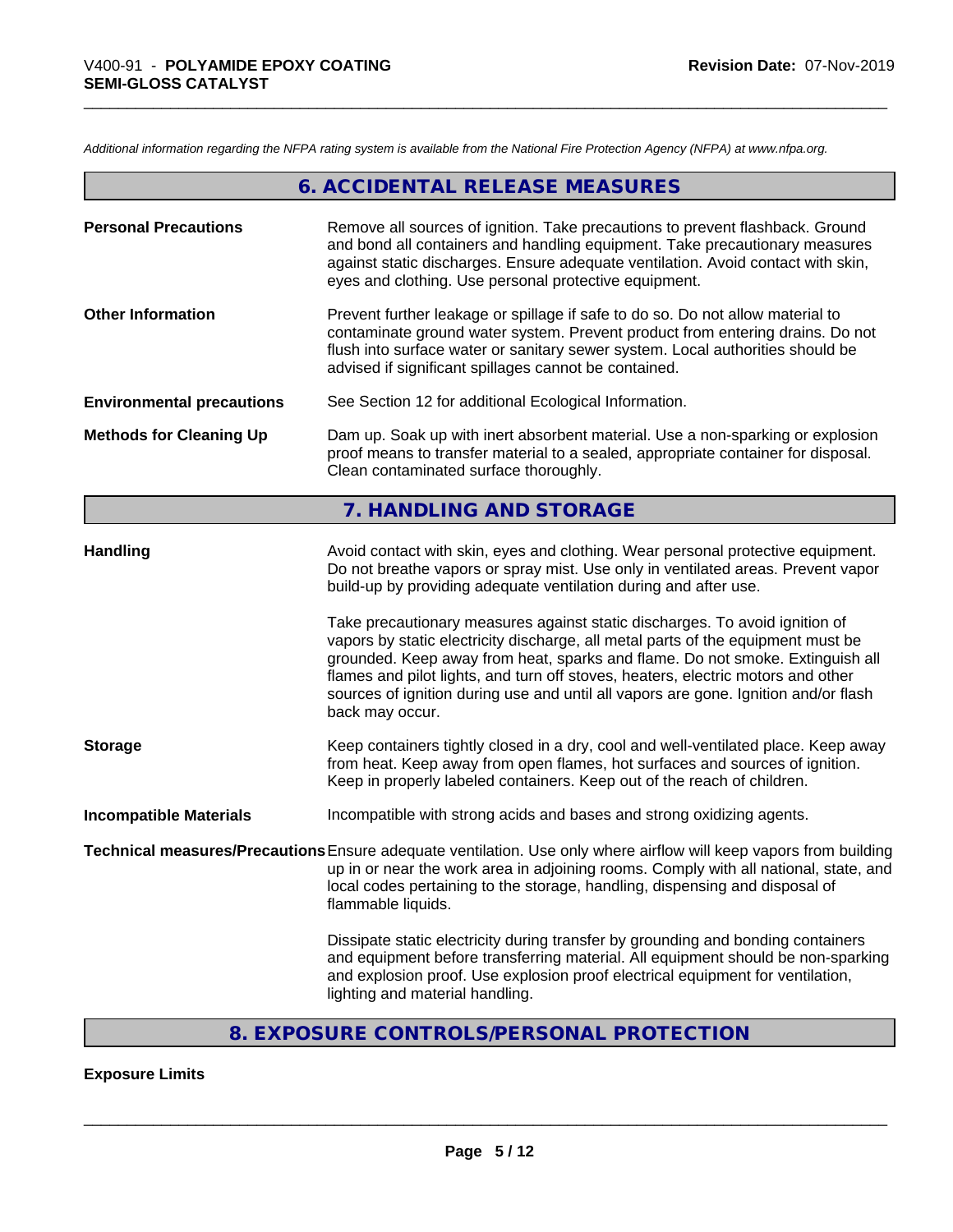| <b>Chemical name</b>              | <b>ACGIH TLV</b>                | <b>OSHA PEL</b>             |
|-----------------------------------|---------------------------------|-----------------------------|
| Talc                              | 2 mg/m <sup>3</sup> - TWA       | 20 mppcf - TWA              |
| Xylene                            | 100 ppm - TWA                   | $100$ ppm $-$ TWA           |
|                                   | 150 ppm - STEL                  | 435 mg/m $3$ - TWA          |
| Propylene glycol monomethyl ether | 50 ppm - TWA                    | N/E                         |
|                                   | 100 ppm - STEL                  |                             |
| 2-Pentanone, 4-methyl-            | 20 ppm - TWA                    | 100 ppm - TWA               |
|                                   | 75 ppm - STEL                   | 410 mg/m <sup>3</sup> - TWA |
| Ethyl benzene                     | 20 ppm - TWA                    | $100$ ppm $-$ TWA           |
|                                   |                                 | 435 mg/m $3$ - TWA          |
| n-Butyl alcohol                   | 20 ppm - TWA                    | 100 ppm - TWA               |
|                                   |                                 | 300 mg/m <sup>3</sup> - TWA |
| Silica, crystalline               | $0.025$ mg/m <sup>3</sup> - TWA |                             |

#### **Legend**

ACGIH - American Conference of Governmental Industrial Hygienists Exposure Limits OSHA - Occupational Safety & Health Administration Exposure Limits N/E - Not Established

#### **Appropriate engineering controls**

| <b>Engineering Measures</b>          | Ensure adequate ventilation, especially in confined areas.                                                                                                                                                                                                                                                                                                          |
|--------------------------------------|---------------------------------------------------------------------------------------------------------------------------------------------------------------------------------------------------------------------------------------------------------------------------------------------------------------------------------------------------------------------|
| <b>Personal Protective Equipment</b> |                                                                                                                                                                                                                                                                                                                                                                     |
| <b>Eye/Face Protection</b>           | Safety glasses with side-shields. If splashes are likely to occur, wear:. Tightly<br>fitting safety goggles.                                                                                                                                                                                                                                                        |
| <b>Skin Protection</b>               | Long sleeved clothing. Protective gloves.                                                                                                                                                                                                                                                                                                                           |
| <b>Respiratory Protection</b>        | Use only with adequate ventilation. In operations where exposure limits are<br>exceeded, use a NIOSH approved respirator that has been selected by a<br>technically qualified person for the specific work conditions. When spraying the<br>product or applying in confined areas, wear a NIOSH approved respirator<br>specified for paint spray or organic vapors. |
| <b>Hygiene Measures</b>              | Avoid contact with skin, eyes and clothing. Remove and wash contaminated<br>clothing before re-use. Wash thoroughly after handling.                                                                                                                                                                                                                                 |

# **9. PHYSICAL AND CHEMICAL PROPERTIES**

| No information available<br><b>Odor Threshold</b><br>Density (Ibs/gal)<br>$10.6 - 10.7$<br>$1.27 - 1.29$<br><b>Specific Gravity</b><br>No information available<br>рH<br><b>Viscosity (cps)</b><br>No information available<br>No information available<br>Solubility(ies)<br>No information available<br><b>Water solubility</b><br><b>Evaporation Rate</b><br>No information available<br>No information available<br>Vapor pressure<br>No information available<br>Vapor density<br>Wt. % Solids<br>$70 - 80$<br>$65 - 75$<br>Vol. % Solids<br>$20 - 30$<br>Wt. % Volatiles | Appearance<br>Odor | liquid<br>solvent |  |
|--------------------------------------------------------------------------------------------------------------------------------------------------------------------------------------------------------------------------------------------------------------------------------------------------------------------------------------------------------------------------------------------------------------------------------------------------------------------------------------------------------------------------------------------------------------------------------|--------------------|-------------------|--|
|--------------------------------------------------------------------------------------------------------------------------------------------------------------------------------------------------------------------------------------------------------------------------------------------------------------------------------------------------------------------------------------------------------------------------------------------------------------------------------------------------------------------------------------------------------------------------------|--------------------|-------------------|--|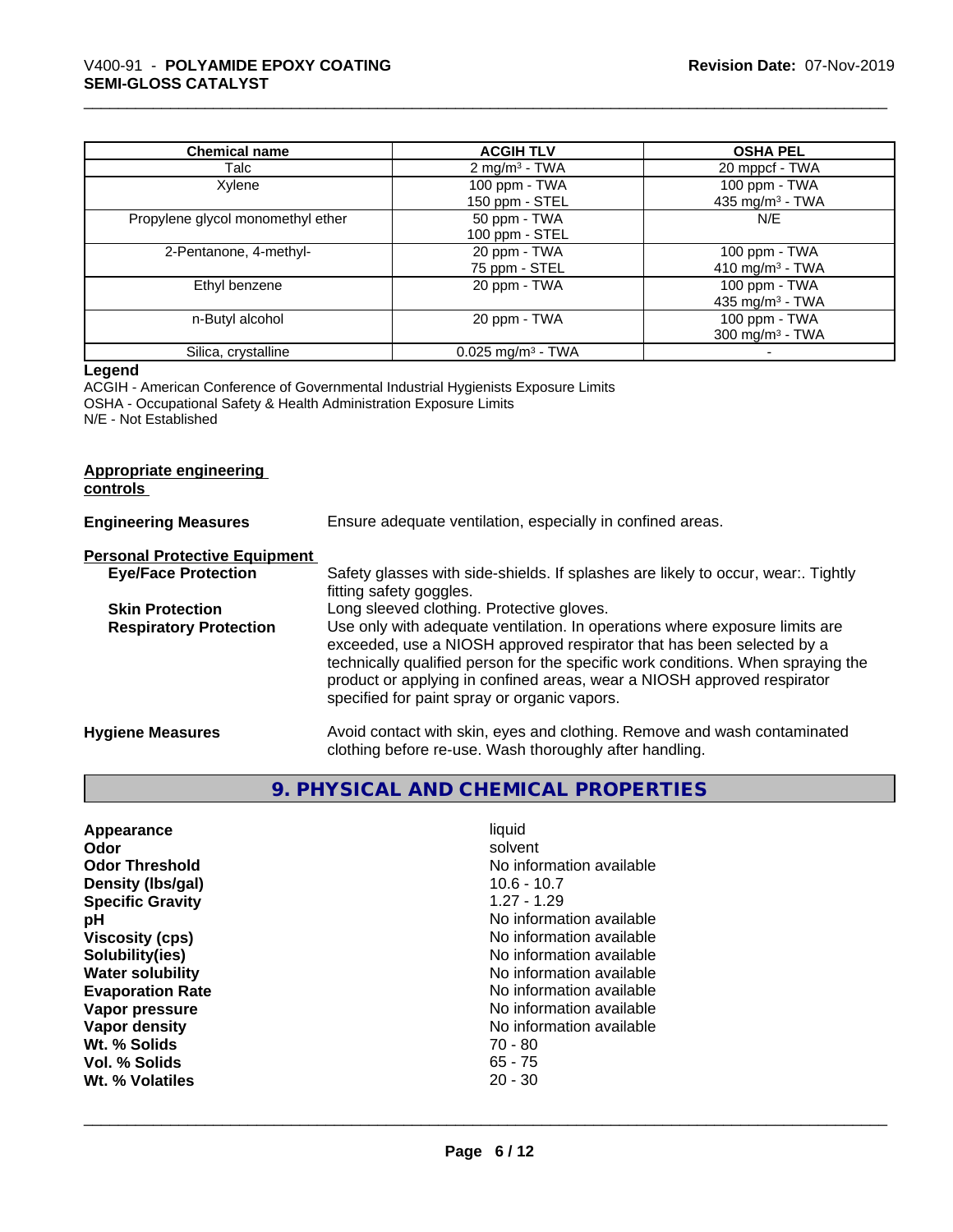| < 340<br><b>VOC Regulatory Limit (g/L)</b><br>237.2<br><b>Boiling Point (°F)</b><br>114.0<br><b>Boiling Point (°C)</b><br>No information available<br>Freezing point (°F)<br>No information available<br><b>Freezing Point (°C)</b><br>80<br>Flash point (°F)<br>27<br>Flash Point (°C)<br><b>PMCC</b><br><b>Method</b><br>Not applicable<br>Flammability (solid, gas)<br>No information available<br><b>Upper flammability limit:</b><br>No information available<br>Lower flammability limit:<br>No information available<br><b>Autoignition Temperature (°F)</b><br>No information available<br><b>Autoignition Temperature (°C)</b><br>Decomposition Temperature (°F)<br>No information available<br>Decomposition Temperature (°C)<br>No information available<br><b>Partition coefficient</b><br>No information available | Vol. % Volatiles | $25 - 35$ |
|---------------------------------------------------------------------------------------------------------------------------------------------------------------------------------------------------------------------------------------------------------------------------------------------------------------------------------------------------------------------------------------------------------------------------------------------------------------------------------------------------------------------------------------------------------------------------------------------------------------------------------------------------------------------------------------------------------------------------------------------------------------------------------------------------------------------------------|------------------|-----------|
|                                                                                                                                                                                                                                                                                                                                                                                                                                                                                                                                                                                                                                                                                                                                                                                                                                 |                  |           |
|                                                                                                                                                                                                                                                                                                                                                                                                                                                                                                                                                                                                                                                                                                                                                                                                                                 |                  |           |
|                                                                                                                                                                                                                                                                                                                                                                                                                                                                                                                                                                                                                                                                                                                                                                                                                                 |                  |           |
|                                                                                                                                                                                                                                                                                                                                                                                                                                                                                                                                                                                                                                                                                                                                                                                                                                 |                  |           |
|                                                                                                                                                                                                                                                                                                                                                                                                                                                                                                                                                                                                                                                                                                                                                                                                                                 |                  |           |
|                                                                                                                                                                                                                                                                                                                                                                                                                                                                                                                                                                                                                                                                                                                                                                                                                                 |                  |           |
|                                                                                                                                                                                                                                                                                                                                                                                                                                                                                                                                                                                                                                                                                                                                                                                                                                 |                  |           |
|                                                                                                                                                                                                                                                                                                                                                                                                                                                                                                                                                                                                                                                                                                                                                                                                                                 |                  |           |
|                                                                                                                                                                                                                                                                                                                                                                                                                                                                                                                                                                                                                                                                                                                                                                                                                                 |                  |           |
|                                                                                                                                                                                                                                                                                                                                                                                                                                                                                                                                                                                                                                                                                                                                                                                                                                 |                  |           |
|                                                                                                                                                                                                                                                                                                                                                                                                                                                                                                                                                                                                                                                                                                                                                                                                                                 |                  |           |
|                                                                                                                                                                                                                                                                                                                                                                                                                                                                                                                                                                                                                                                                                                                                                                                                                                 |                  |           |
|                                                                                                                                                                                                                                                                                                                                                                                                                                                                                                                                                                                                                                                                                                                                                                                                                                 |                  |           |
|                                                                                                                                                                                                                                                                                                                                                                                                                                                                                                                                                                                                                                                                                                                                                                                                                                 |                  |           |
|                                                                                                                                                                                                                                                                                                                                                                                                                                                                                                                                                                                                                                                                                                                                                                                                                                 |                  |           |
|                                                                                                                                                                                                                                                                                                                                                                                                                                                                                                                                                                                                                                                                                                                                                                                                                                 |                  |           |

# **10. STABILITY AND REACTIVITY**

| <b>Reactivity</b>                       | No data available                                                                                                         |
|-----------------------------------------|---------------------------------------------------------------------------------------------------------------------------|
| <b>Chemical Stability</b>               | Stable under normal conditions. Hazardous polymerisation<br>does not occur.                                               |
| <b>Conditions to avoid</b>              | Keep away from open flames, hot surfaces, static<br>electricity and sources of ignition. Sparks. Elevated<br>temperature. |
| <b>Incompatible Materials</b>           | Incompatible with strong acids and bases and strong<br>oxidizing agents.                                                  |
| <b>Hazardous Decomposition Products</b> | Thermal decomposition can lead to release of irritating<br>gases and vapors.                                              |
| Possibility of hazardous reactions      | None under normal conditions of use.                                                                                      |

**11. TOXICOLOGICAL INFORMATION**

**Product Information**

**Information on likely routes of exposure**

**Principal Routes of Exposure** Eye contact, skin contact and inhalation.

**Acute Toxicity** 

**Product Information** Repeated or prolonged exposure to organic solvents may lead to permanent brain and nervous system damage. Intentional misuse by deliberately concentrating and inhaling vapors may be harmful or fatal.

#### **<u>Symptoms related to the physical, chemical and toxicological characteristics</u>**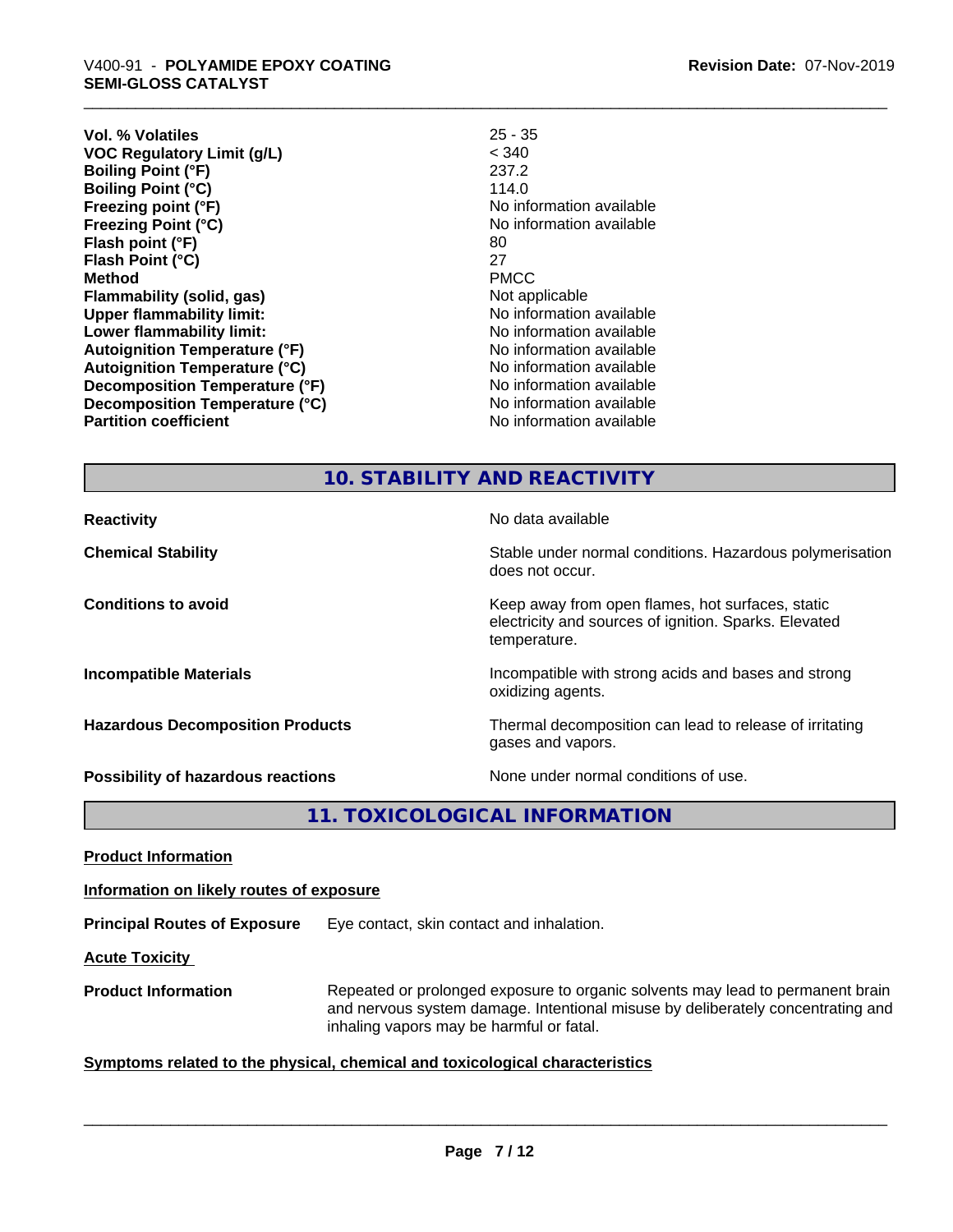**Symptoms** No information available

#### **Delayed and immediate effects as well as chronic effects from short and long-term exposure**

| Eye contact                     | Contact with eyes may cause irritation.                                                                                                                                                                                                                       |
|---------------------------------|---------------------------------------------------------------------------------------------------------------------------------------------------------------------------------------------------------------------------------------------------------------|
| <b>Skin contact</b>             | May cause skin irritation and/or dermatitis. Prolonged skin contact may defat the<br>skin and produce dermatitis.                                                                                                                                             |
| Ingestion                       | Harmful if swallowed. Ingestion may cause irritation to mucous membranes. Small<br>amounts of this product aspirated into the respiratory system during ingestion or<br>vomiting may cause mild to severe pulmonary injury, possibly progressing to<br>death. |
| <b>Inhalation</b>               | Harmful by inhalation. High vapor / aerosol concentrations are irritating to the<br>eyes, nose, throat and lungs and may cause headaches, dizziness, drowsiness,<br>unconsciousness, and other central nervous system effects.                                |
| <b>Sensitization</b>            | May cause an allergic skin reaction                                                                                                                                                                                                                           |
| <b>Neurological Effects</b>     | No information available.                                                                                                                                                                                                                                     |
| <b>Mutagenic Effects</b>        | No information available.                                                                                                                                                                                                                                     |
| <b>Reproductive Effects</b>     | May damage fertility or the unborn child.                                                                                                                                                                                                                     |
| <b>Developmental Effects</b>    | No information available.                                                                                                                                                                                                                                     |
| <b>Target organ effects</b>     | No information available.                                                                                                                                                                                                                                     |
| <b>STOT - repeated exposure</b> | Causes damage to organs through prolonged or repeated exposure if inhaled.<br>Causes damage to organs through prolonged or repeated exposure.                                                                                                                 |
| <b>STOT - single exposure</b>   | May cause disorder and damage to the. Respiratory system.                                                                                                                                                                                                     |
| Other adverse effects           | No information available.                                                                                                                                                                                                                                     |
| <b>Aspiration Hazard</b>        | May be harmful if swallowed and enters airways. Small amounts of this product<br>aspirated into the respiratory system during ingestion or vomiting may cause mild<br>to severe pulmonary injury, possibly progressing to death.                              |
|                                 |                                                                                                                                                                                                                                                               |

#### **Numerical measures of toxicity**

#### **The following values are calculated based on chapter 3.1 of the GHS document**

| <b>ATEmix (oral)</b>                 | 8396 mg/ka |
|--------------------------------------|------------|
| <b>ATEmix (dermal)</b>               | 7299 mg/kg |
| <b>ATEmix (inhalation-dust/mist)</b> | 8.5 ma/L   |
| <b>ATEmix (inhalation-vapor)</b>     | 482.3 ma/L |

#### **Component Information**

| Chemical name                                                          | Oral LD50                                | Dermal LD50                                      | Inhalation LC50          |
|------------------------------------------------------------------------|------------------------------------------|--------------------------------------------------|--------------------------|
| 4,4-isopropylidenediphenol-epichlor<br>ohydrin copolymer<br>25068-38-6 | $= 11400$ mg/kg (Rat)                    |                                                  | ۰                        |
| Xylene<br>1330-20-7                                                    | $= 3500$ mg/kg (Rat)                     | $>$ 4350 mg/kg (Rabbit)                          | $= 29.08$ mg/L (Rat) 4 h |
| Propylene glycol monomethyl ether<br>107-98-2                          | $= 5000$ mg/kg (Rat)                     | $= 13$ g/kg (Rabbit)                             | >7559 ppm (Rat) 6 h      |
| 2-Pentanone, 4-methyl-<br>$108 - 10 - 1$                               | $= 2080$ mg/kg (Rat)                     | $=$ 3000 mg/kg (Rabbit)                          | $= 8.2$ mg/L (Rat) 4 h   |
| Ethyl benzene<br>$100 - 41 - 4$                                        | $= 3500$ mg/kg (Rat)                     | $= 15400$ mg/kg (Rabbit)                         | $= 17.2$ mg/L (Rat) 4 h  |
| n-Butyl alcohol<br>71-36-3                                             | $= 700$ mg/kg (Rat) = 790 mg/kg<br>Rat ) | $=$ 3402 mg/kg (Rabbit) = 3400<br>mg/kg (Rabbit) | $> 8000$ ppm (Rat) 4 h   |
| Silica, crystalline<br>14808-60-7                                      | $= 500$ mg/kg (Rat)                      |                                                  |                          |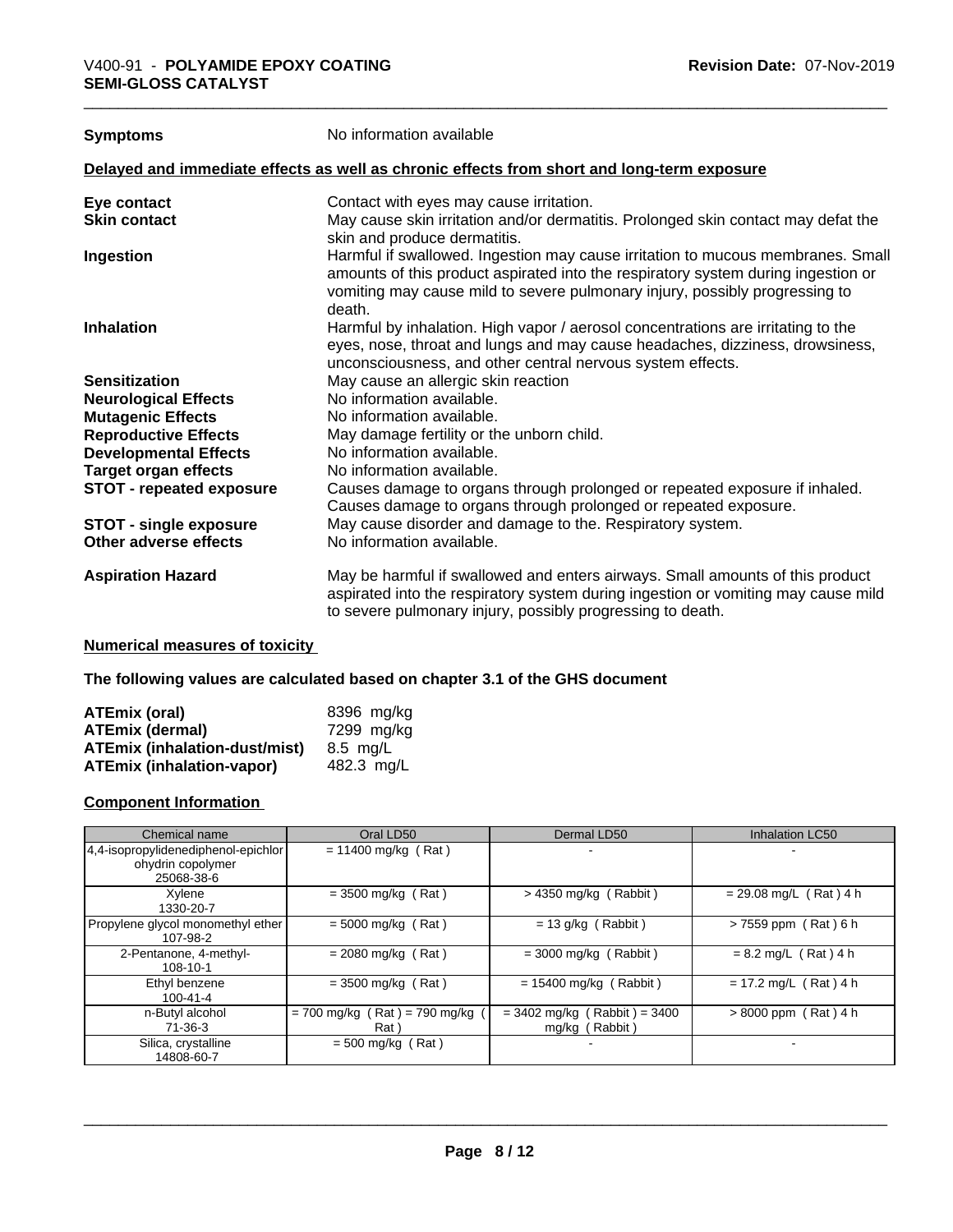#### **Carcinogenicity**

*The information below indicateswhether each agency has listed any ingredient as a carcinogen:.*

| <b>Chemical name</b>   | <b>IARC</b>         | <b>NTP</b>  | <b>OSHA</b> |
|------------------------|---------------------|-------------|-------------|
|                        | 2B - Possible Human |             | Listed      |
| 2-Pentanone, 4-methyl- | Carcinogen          |             |             |
|                        | 2B - Possible Human |             | Listed      |
| Ethyl benzene          | Carcinogen          |             |             |
|                        | - Human Carcinogen  | Known Human | Listed      |
| Silica, crystalline    |                     | Carcinogen  |             |

• Crystalline Silica has been determined to be carcinogenic to humans by IARC (1) when in respirable form. Risk of cancer depends on duration and level of inhalation exposure to spray mist or dust from sanding the dried paint.

#### **Legend**

IARC - International Agency for Research on Cancer NTP - National Toxicity Program OSHA - Occupational Safety & Health Administration

**12. ECOLOGICAL INFORMATION**

### **Ecotoxicity Effects**

The environmental impact of this product has not been fully investigated.

#### **Product Information**

#### **Acute Toxicity to Fish**

No information available

#### **Acute Toxicity to Aquatic Invertebrates**

No information available

#### **Acute Toxicity to Aquatic Plants**

No information available

#### **Persistence / Degradability**

No information available.

#### **Bioaccumulation**

There is no data for this product.

#### **Mobility in Environmental Media**

No information available.

# **Ozone**

Not applicable

#### **Component Information**

#### **Acute Toxicity to Fish**

#### 4,4-isopropylidenediphenol-epichlorohydrin copolymer LC50: 1.5 mg/L (Rainbow Trout - 96 hr.)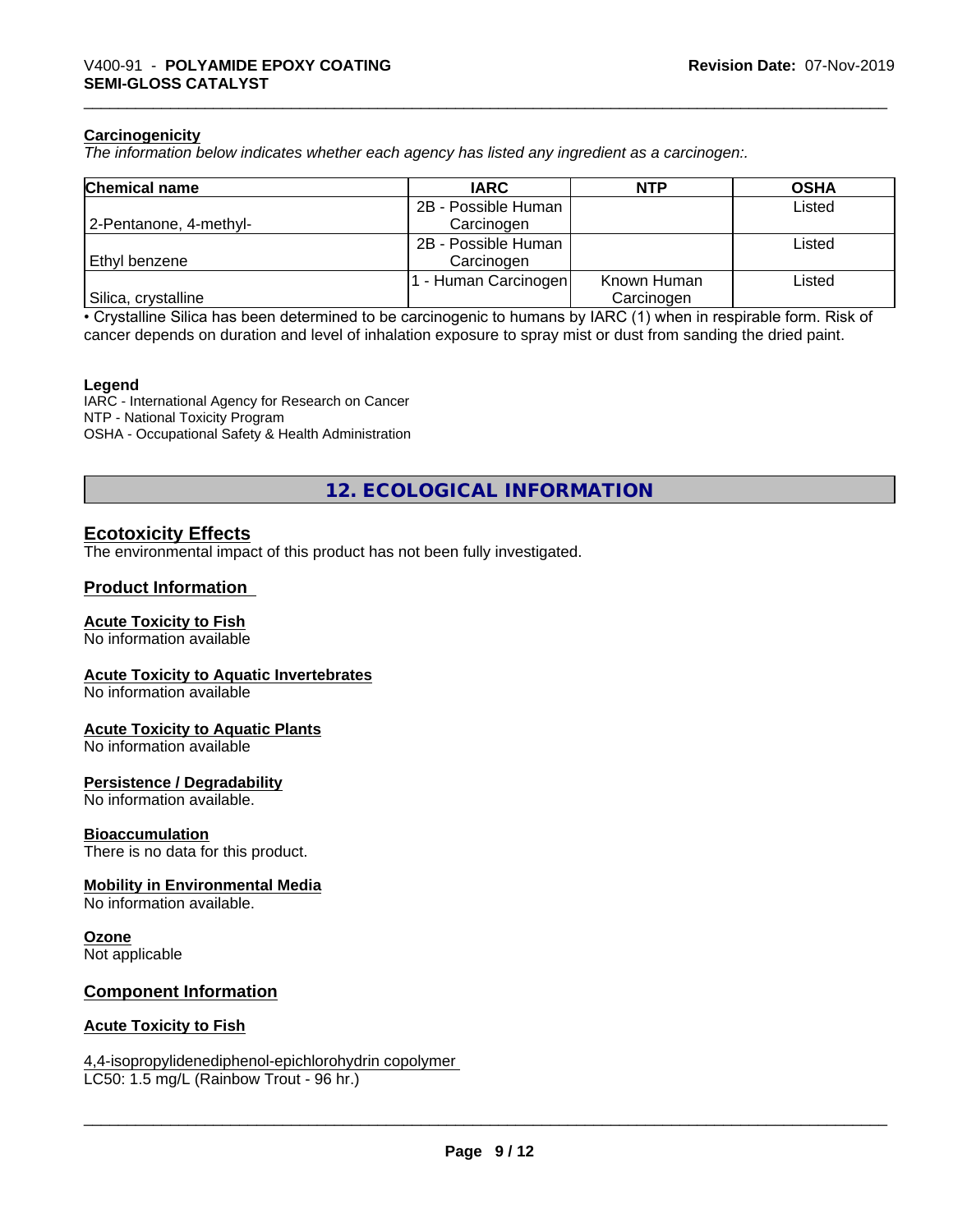Xylene LC50: 13.5 mg/L (Rainbow Trout - 96 hr.) Ethyl benzene LC50: 12.1 mg/L (Fathead Minnow - 96 hr.)

#### **Acute Toxicity to Aquatic Invertebrates**

Ethyl benzene EC50: 1.8 mg/L (Daphnia magna - 48 hr.)

#### **Acute Toxicity to Aquatic Plants**

Ethyl benzene

EC50: 4.6 mg/L (Green algae (Scenedesmus subspicatus), 72 hrs.)

|                                | 13. DISPOSAL CONSIDERATIONS                                                                                                                                                                                               |
|--------------------------------|---------------------------------------------------------------------------------------------------------------------------------------------------------------------------------------------------------------------------|
| <b>Waste Disposal Method</b>   | Dispose of in accordance with federal, state, and local regulations. Local<br>requirements may vary, consult your sanitation department or state-designated<br>environmental protection agency for more disposal options. |
| <b>Empty Container Warning</b> | Emptied containers may retain product residue. Follow label warnings even after<br>container is emptied. Residual vapors may explode on ignition.                                                                         |
|                                | 14. TRANSPORT INFORMATION                                                                                                                                                                                                 |

| DOT<br><b>Proper Shipping Name</b><br><b>Hazard class</b><br>UN-No.<br><b>Packing Group</b><br><b>Description</b> | <b>PAINT</b><br>3<br>UN1263<br>Ш<br>UN1263, PAINT, 3, III |
|-------------------------------------------------------------------------------------------------------------------|-----------------------------------------------------------|
| ICAO / IATA                                                                                                       | Contact the preparer for further information.             |
| IMDG / IMO                                                                                                        | Contact the preparer for further information.             |

**15. REGULATORY INFORMATION**

# **International Inventories**

| <b>TSCA: United States</b> | Yes - All components are listed or exempt. |
|----------------------------|--------------------------------------------|
| <b>DSL: Canada</b>         | Yes - All components are listed or exempt. |

# **Federal Regulations**

| SARA 311/312 hazardous categorization |
|---------------------------------------|
|---------------------------------------|

| Acute health hazard   | Yes |
|-----------------------|-----|
| Chronic Health Hazard | Yes |
| Fire hazard           | Yes |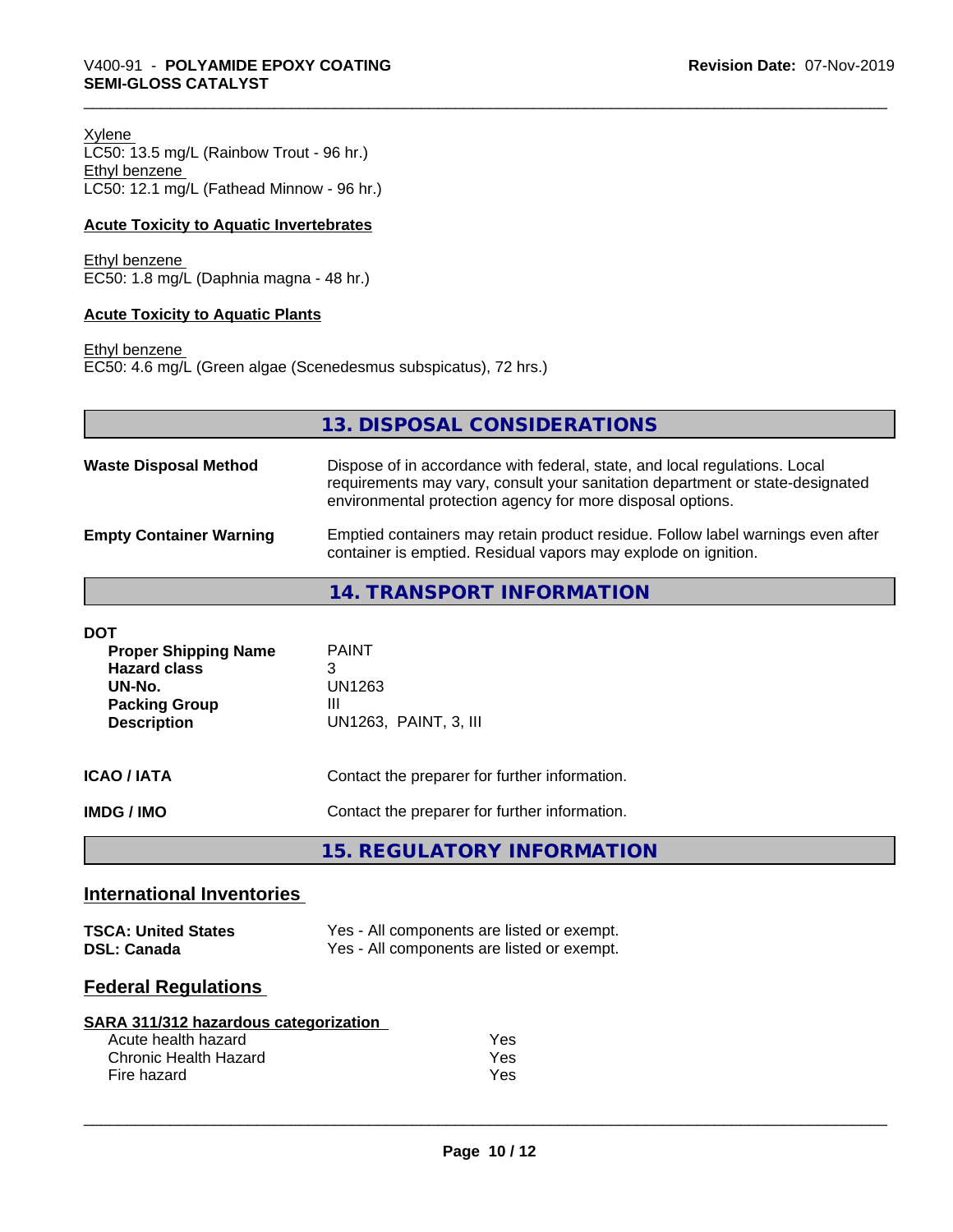| Sudden release of pressure hazard | No  |
|-----------------------------------|-----|
| Reactive Hazard                   | .No |

#### **SARA 313**

Section 313 of Title III of the Superfund Amendments and Reauthorization Act of 1986 (SARA). This product contains a chemical or chemicals which are subject to the reporting requirements of the Act and Title 40 of the Code of Federal Regulations, Part 372:

| <b>Chemical name</b>   | CAS No.        | Weight-%  | <b>CERCLA/SARA 313</b><br>(de minimis concentration) |
|------------------------|----------------|-----------|------------------------------------------------------|
| Xvlene                 | 1330-20-7      | $10 - 15$ |                                                      |
| 2-Pentanone, 4-methyl- | 108-10-1       | $1 - 5$   | 1.0                                                  |
| Ethyl benzene          | $100 - 41 - 4$ | $1 - 5$   | 0.1                                                  |
| n-Butyl alcohol        | 71-36-3        | $1 - 5$   | 1.0                                                  |

#### **Clean Air Act,Section 112 Hazardous Air Pollutants (HAPs) (see 40 CFR 61)**

This product contains the following HAPs:

| <b>Chemical name</b>   | CAS No.   | Weight-%  | <b>Hazardous Air Pollutant</b> |
|------------------------|-----------|-----------|--------------------------------|
|                        |           |           | (HAP)                          |
| Xvlene                 | 1330-20-7 | $10 - 15$ | _isted                         |
| 2-Pentanone, 4-methyl- | 108-10-1  | 1 - 5     | _isted                         |
| Ethyl benzene          | 100-41-4  | - 5       | _isted                         |

# **US State Regulations**

#### **California Proposition 65**

# **AVIMARNING:** Cancer and Reproductive Harm– www.P65warnings.ca.gov

#### **State Right-to-Know**

| <b>Chemical name</b>              | <b>Massachusetts</b> | <b>New Jersey</b> | Pennsylvania |
|-----------------------------------|----------------------|-------------------|--------------|
| Talc                              |                      |                   |              |
| Xvlene                            |                      |                   |              |
| Propylene glycol monomethyl ether |                      |                   |              |
| 2-Pentanone, 4-methyl-            |                      |                   |              |
| Ethyl benzene                     |                      |                   |              |
| n-Butyl alcohol                   |                      |                   |              |
| Silica, crystalline               |                      |                   |              |

#### **Legend**

X - Listed

# **16. OTHER INFORMATION**

**HMIS** - **Health:** 2\* **Flammability:** 3 **Reactivity:** 0 **PPE:** -

 $\overline{\phantom{a}}$  ,  $\overline{\phantom{a}}$  ,  $\overline{\phantom{a}}$  ,  $\overline{\phantom{a}}$  ,  $\overline{\phantom{a}}$  ,  $\overline{\phantom{a}}$  ,  $\overline{\phantom{a}}$  ,  $\overline{\phantom{a}}$  ,  $\overline{\phantom{a}}$  ,  $\overline{\phantom{a}}$  ,  $\overline{\phantom{a}}$  ,  $\overline{\phantom{a}}$  ,  $\overline{\phantom{a}}$  ,  $\overline{\phantom{a}}$  ,  $\overline{\phantom{a}}$  ,  $\overline{\phantom{a}}$ 

#### **HMIS Legend** 0 - Minimal Hazard